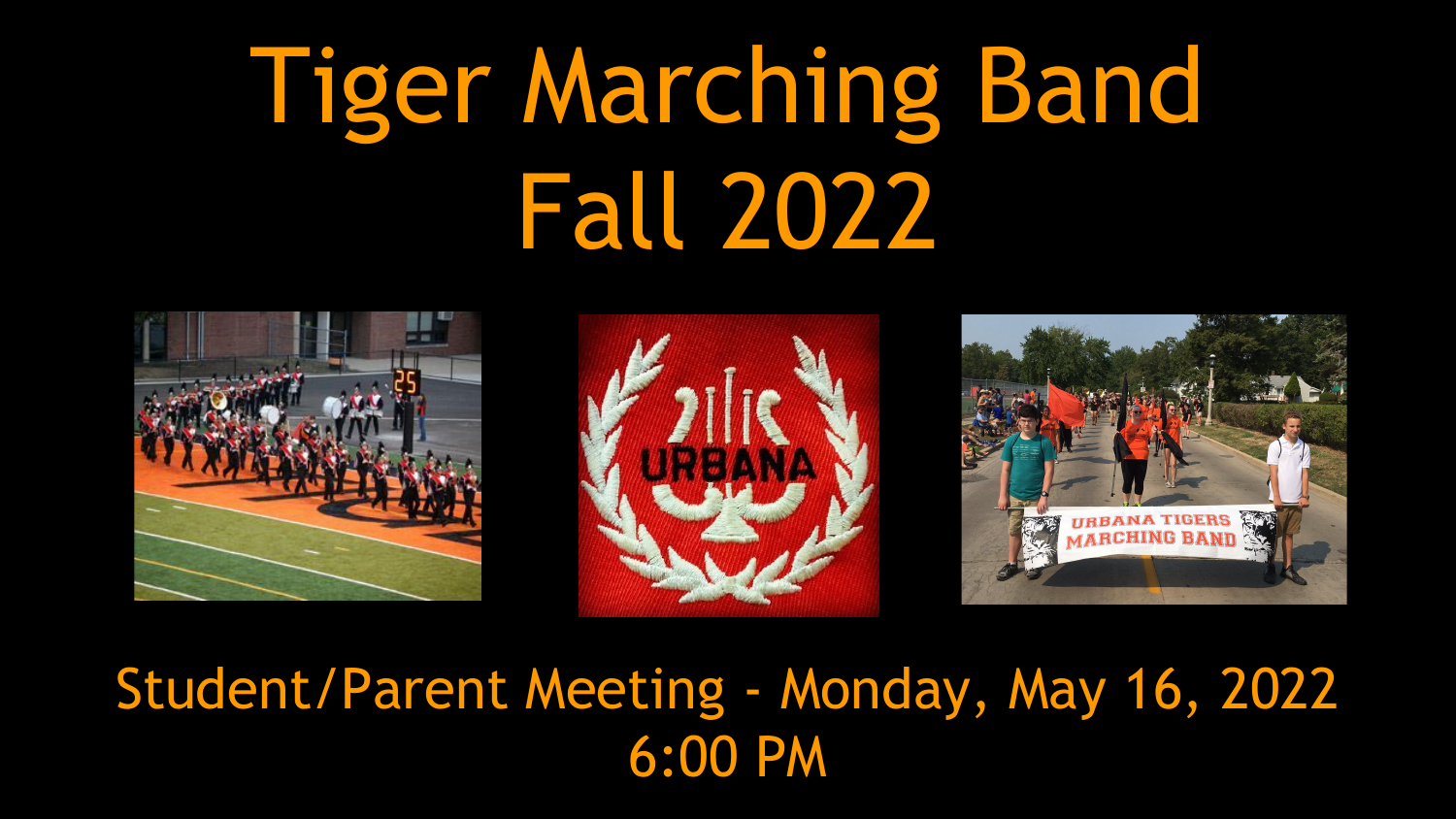#### Meeting Agenda

- 4th of July Parade
- Calendar and updates about the upcoming season
- Remind sign-up
- Band Boosters Information
- The Big Show Reveal
- Questions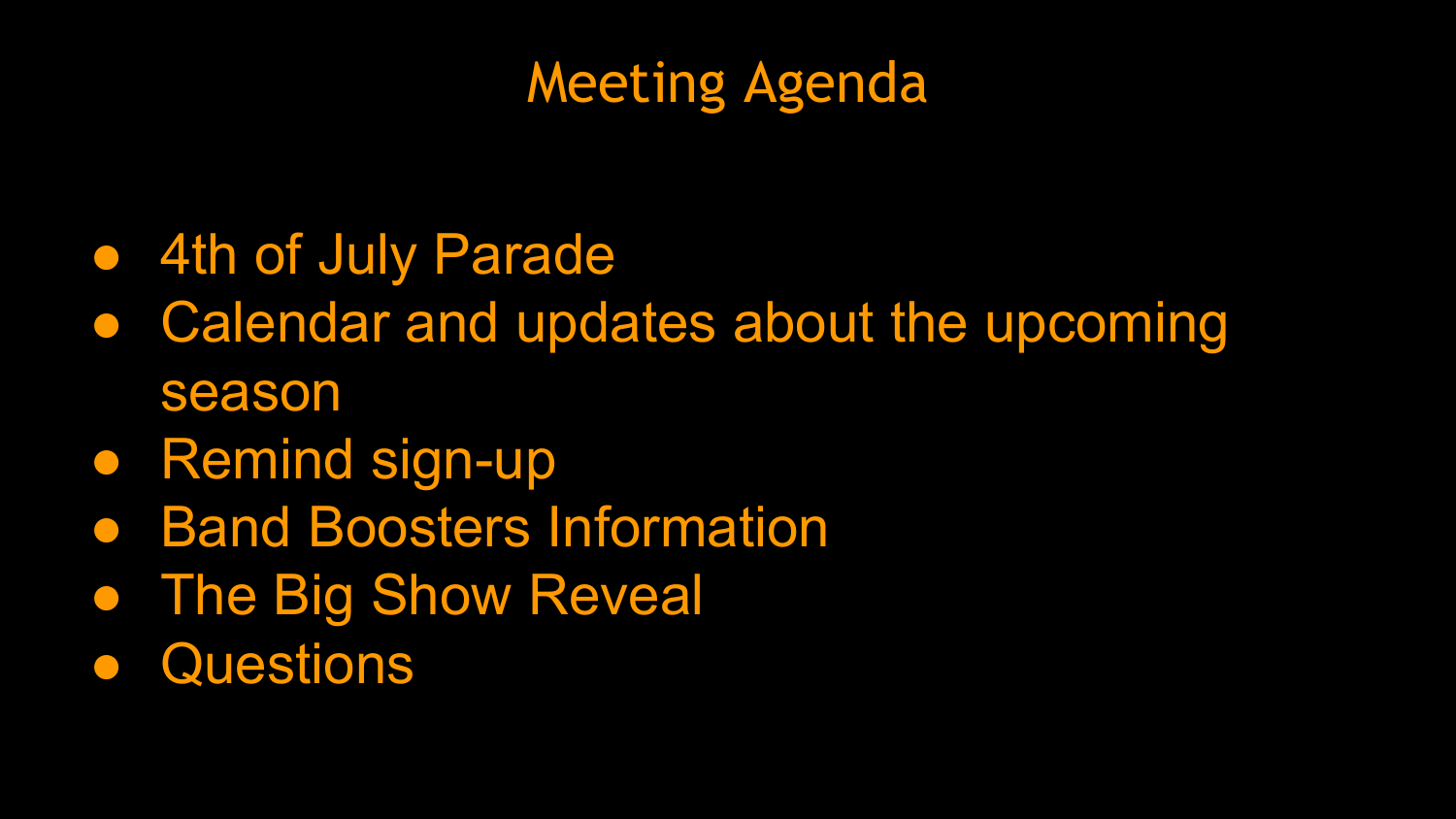**Tiger Marching Band Staff** 

Director: Stacey Peterik

Assistant Director: Christi Fernsberg

Color Guard Coach: Kristi Kaplan

Percussion Instructor: Aaron Kavelman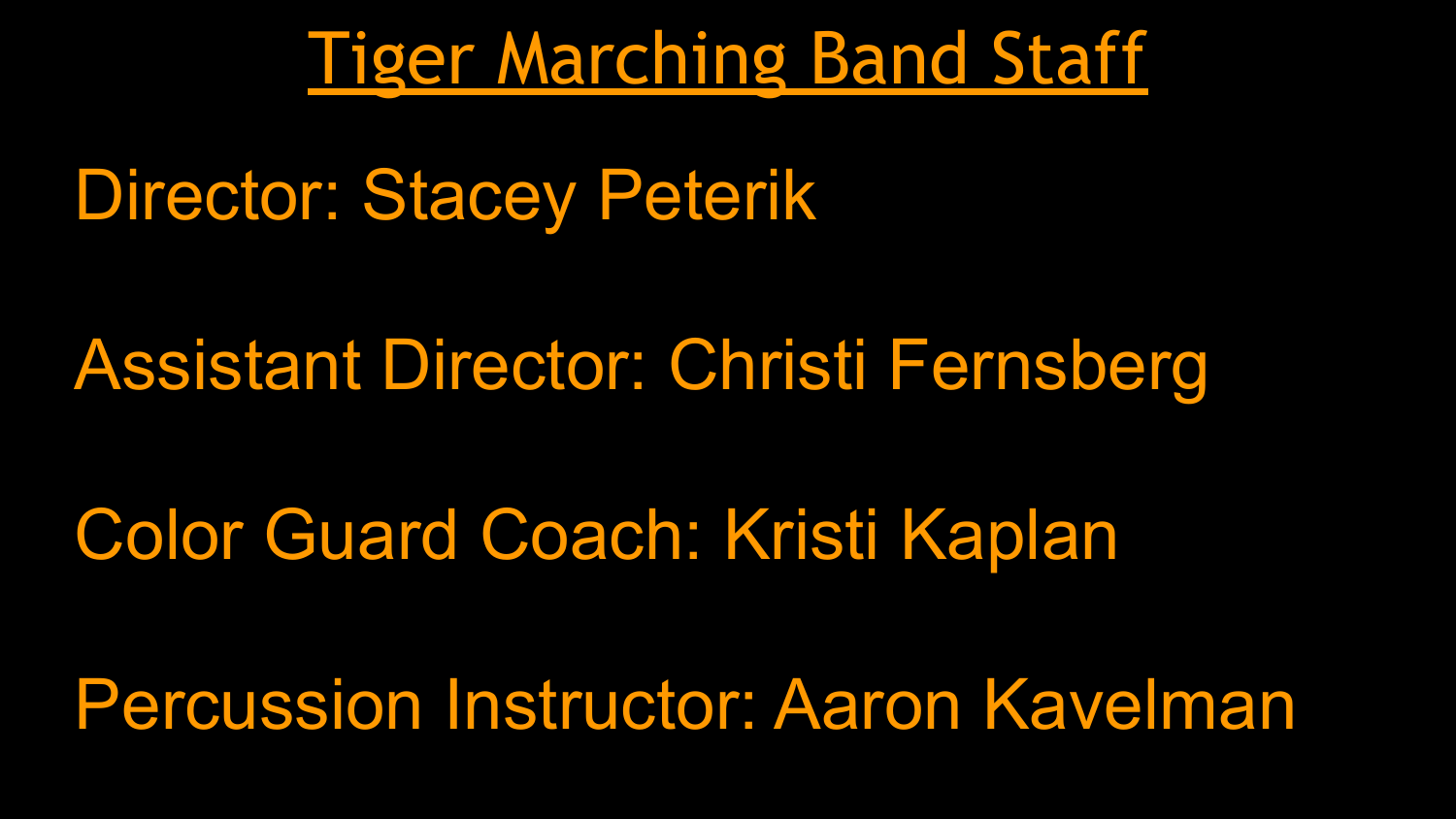### 4th of July Parade

### We will not be marching in the 4th of July parade this year.

#### **Instrument Rental**

Anyone that needs to borrow an instrument for marching band can check in with me near the end of June. Instruments need to be sent to The Music Shoppe for repair and cleaning.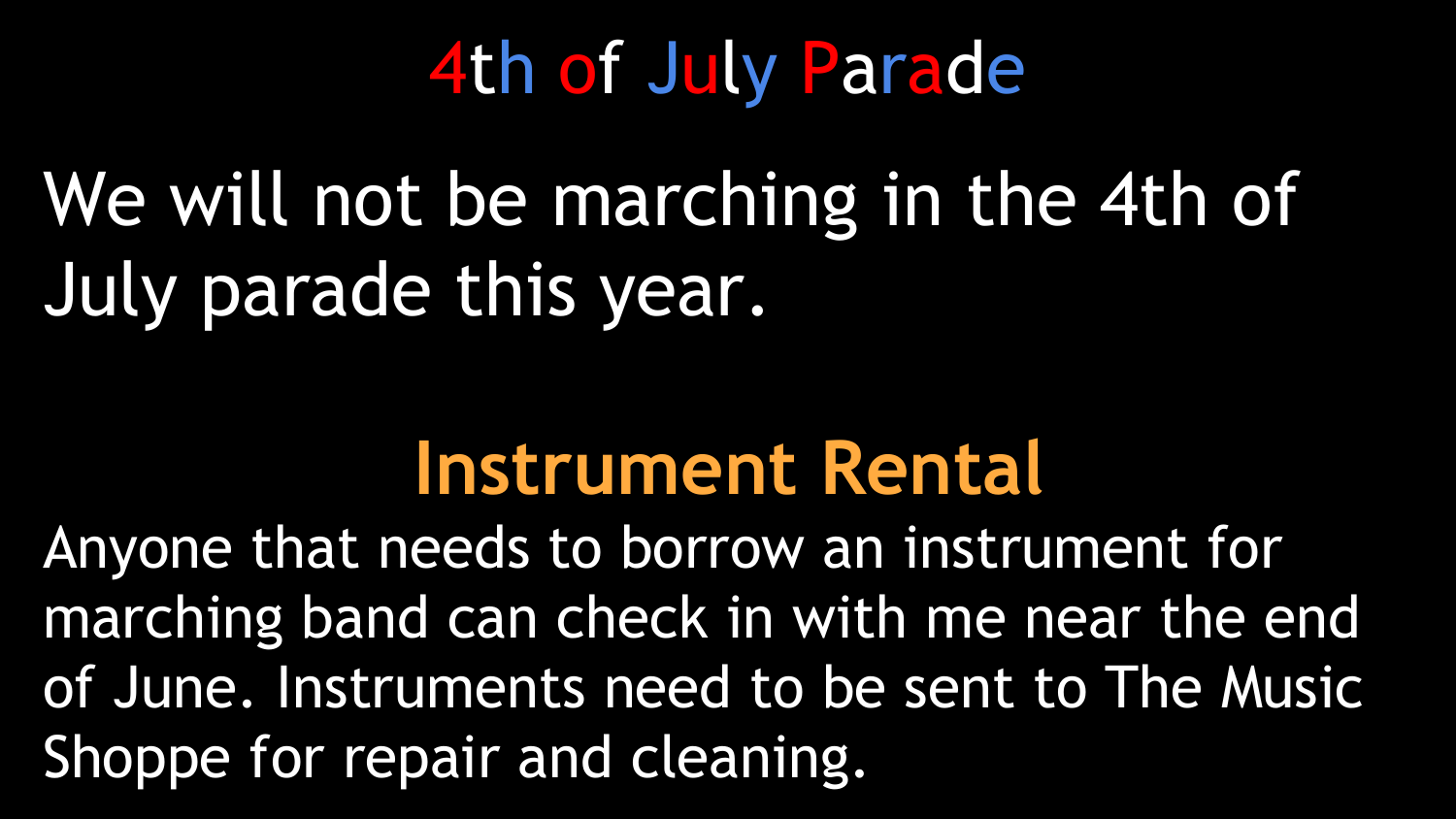#### Absence Requests

 $\overline{\mathbf{v}}$ 

#### **TMB Absence Request Form**

Requests must be received at least 1 week prior to absence and comply to the Attendance Policy.

#### \* Required

Name\*

Your answer

Date of Requested Abesence \* Date

mm/dd/yyyy

#### Missed Activity \*

 $\sim$   $\sim$ 

To submit an absence request, go to [www.tigermarchingband.com](http://www.tigermarchingband.com) and click on "Absence Request". Fill in the form and submit. This form should be filled out for **ALL** absences including, but not limited to band camp, rehearsals, parades, football games, and competitions.

Knowing absences ahead of time is **extremely** important for our program to be successful.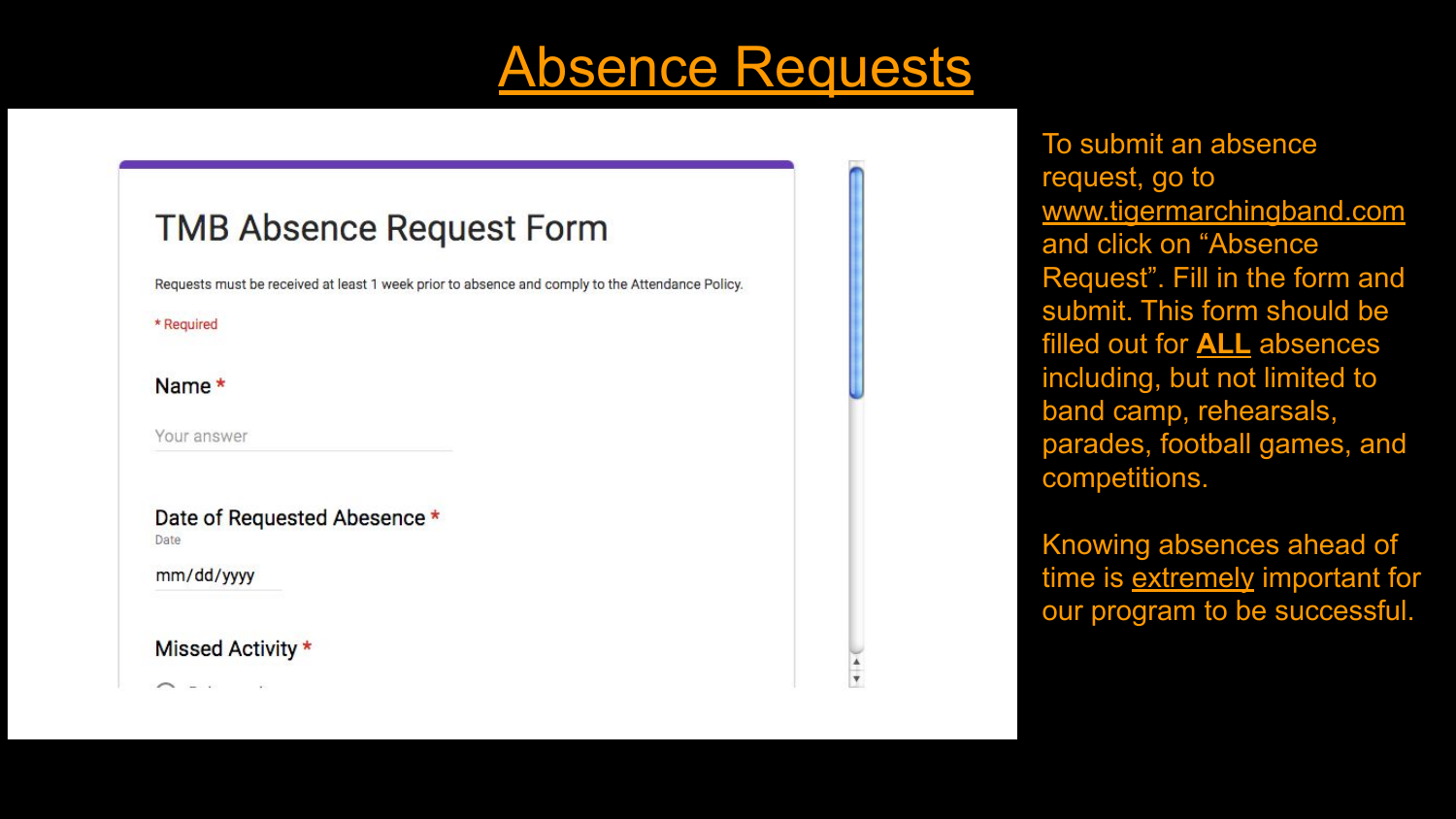#### **Calendar**

There was a hard copy available as you walked in and it will be available on the website soon, but here is what we're looking at for this season:

#### ● **Band Camp 9:00 am-12:00 pm and 1:30-5:30 pm**

- July 25-29
- August 1-5

#### **● Football Games**

- August 26
- September 2
- September 9 TMB2B
- September 30 Homecoming
- October 7 Senior Night
- 3 competitions
	- Sage City Marching Band Invitational, Monticello
	- Effingham Marching Hearts Invitational
	- Greater St. Louis Marching Band Festival
- A showcase performance with Central and Centennial High Schools

\*\*Band camp is mandatory, however, if you have to miss camp because of a family vacation, camp, or something else that is not able to be changed, just fill out an absence request form. We can get you caught up on what you missed when you are back.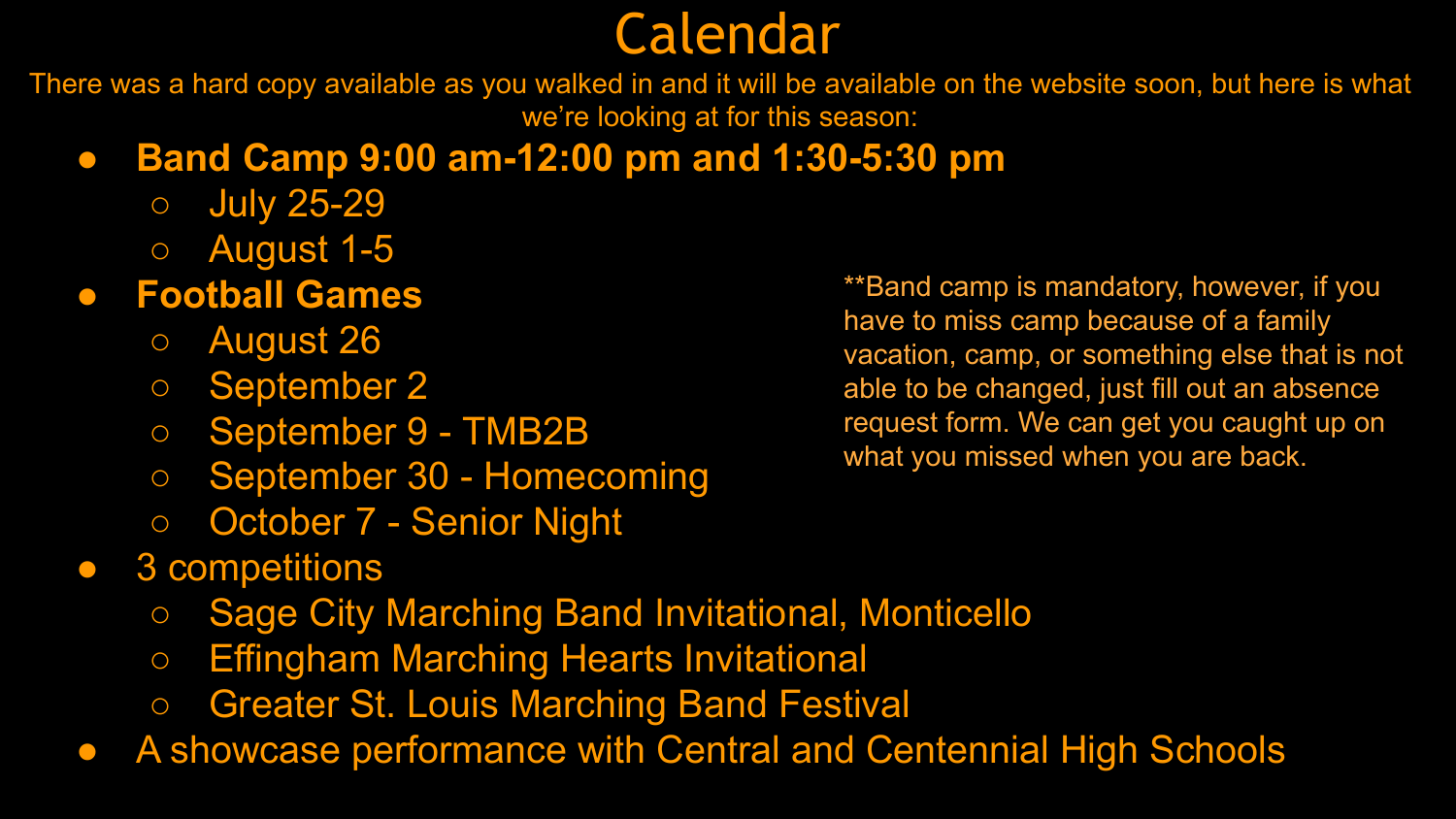#### Don't forget! You can add the TMB calendar directly to your Google Calendar!

| Sun | Mon | Tue                | Wed                                         | Thu                | Fri   | Sat                 |
|-----|-----|--------------------|---------------------------------------------|--------------------|-------|---------------------|
| 29  | 30  | May 1              | $\overline{2}$                              | 3                  | 4     | 5                   |
|     |     |                    |                                             | 3:45pm Color Guard |       | 1pm Drum Line Clini |
| 6   |     | 8                  | 9<br>3pm Drum Line Clini 3:16pm Color Guard | 10                 | 11    | 12                  |
|     |     |                    | <b>3pm Section Leader</b>                   |                    |       |                     |
| 13  | 14  | 15                 | 16                                          | 17                 | 18    | 19                  |
|     |     |                    | Drum Line Auditions - UHS Band Room         |                    |       |                     |
|     |     |                    | 3pm Drum Line Audi 3:16pm Color Guard       | 3:30pm Drum Line A |       |                     |
|     |     |                    |                                             |                    |       |                     |
| 20  | 21  | 22                 | 23                                          | 24                 | 25    | 26                  |
|     |     | 5:30pm TMB Meeting |                                             |                    |       |                     |
|     |     |                    |                                             |                    |       |                     |
| 27  | 28  | 29                 | 30                                          | 31                 | Jun 1 |                     |
|     |     |                    |                                             |                    |       |                     |
|     |     |                    |                                             |                    |       |                     |

Just go to our website at www.tigermarchingband.com and click on "Calendar and Information". Scroll down to the calendar and hit the button on the bottom of the calendar to add to your Google calendar.

Google Calendar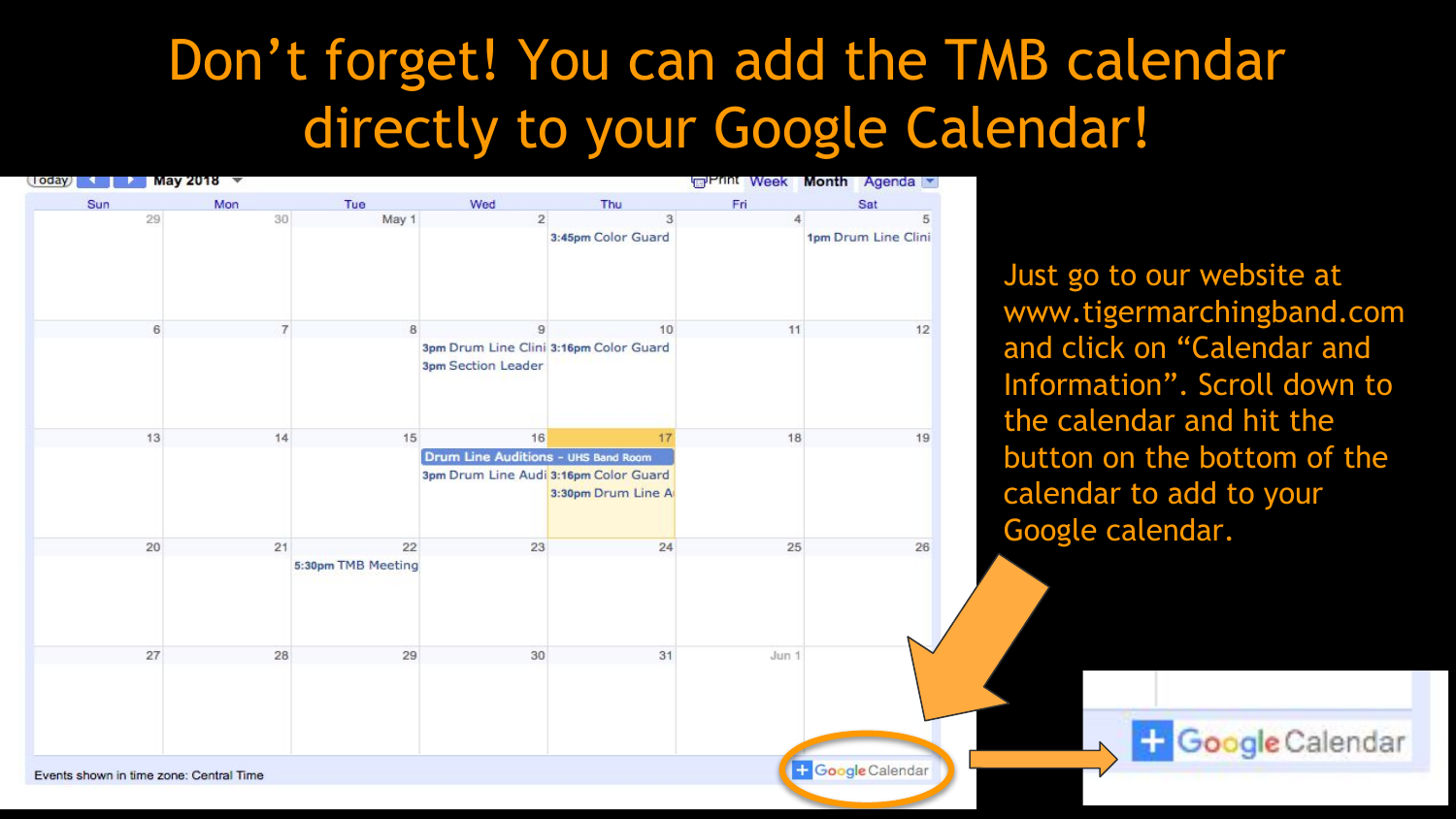#### How to join Remind

Lists are by graduation year. This means we can just archive your list when you graduate so you don't continue to receive messages. To join, text your code below to 81010. If you have trouble texting to 81010, try, texting to (217) 903-5910.

- Incoming freshmen text @tmb2026 to 81010
- Next year's Sophomores text @tmb-2025 to 81010 (\*make sure to get the hyphen)
- Next year's Juniors text @tmb2024 to 81010
- Next year's Seniors text @tmb2023 to 81010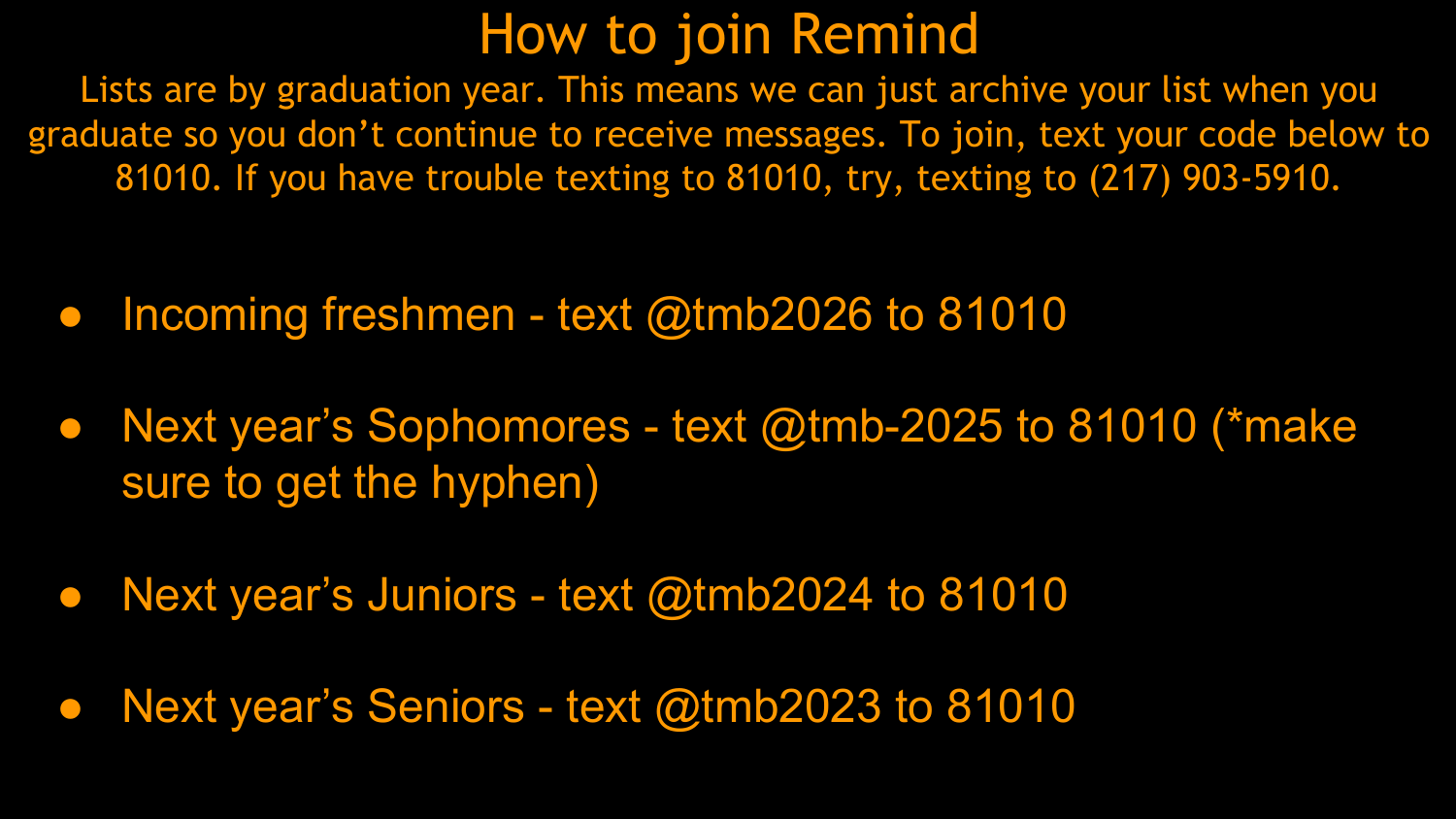#### Band Boosters

- Provides support to the bands and their events and is crucial to the success of the program
- First meeting of the year will be Thursday, September 1st at 7:00 pm via Zoom
- We are looking for officers for next year:
	- President
	- President Elect
	- Treasurer
	- Secretary
	- Communication Chair
- If interested in nominating anyone for or holding any of these positions, or if you are interested in getting more information, please contact Amy Rosenstein at UrbanaBands@gmail.com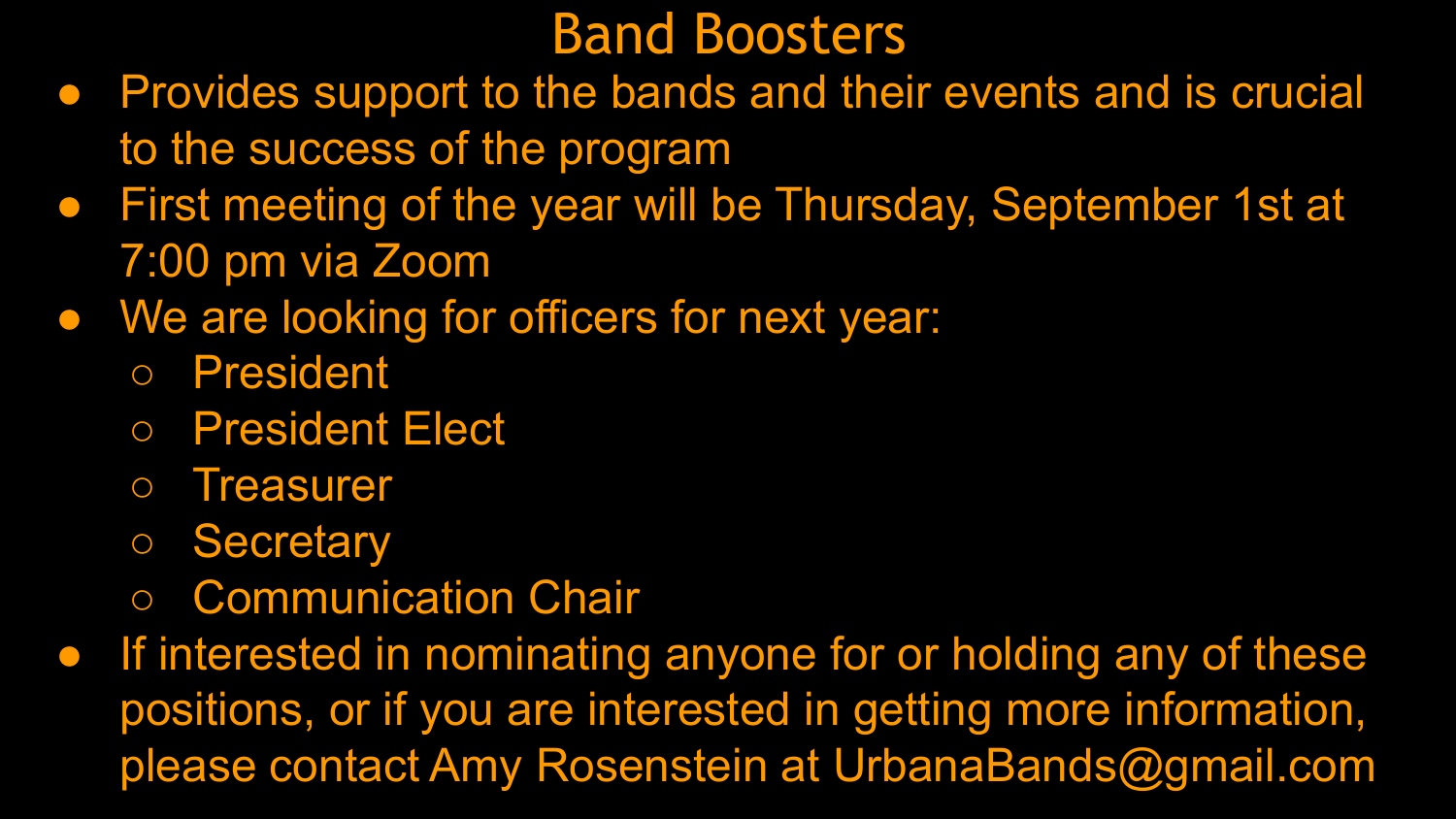# And now the moment you have all been waiting for...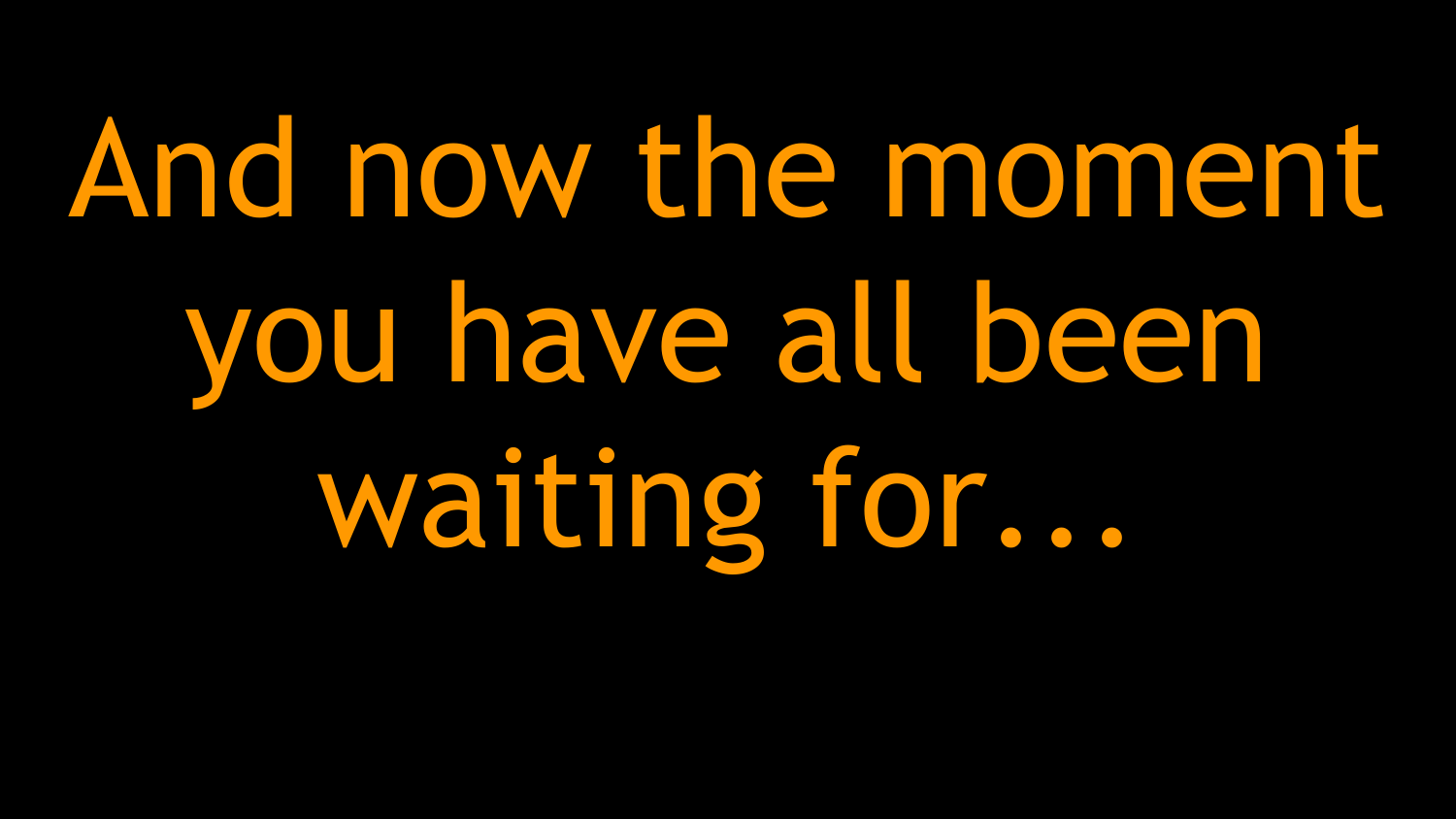# What show are we doing next year?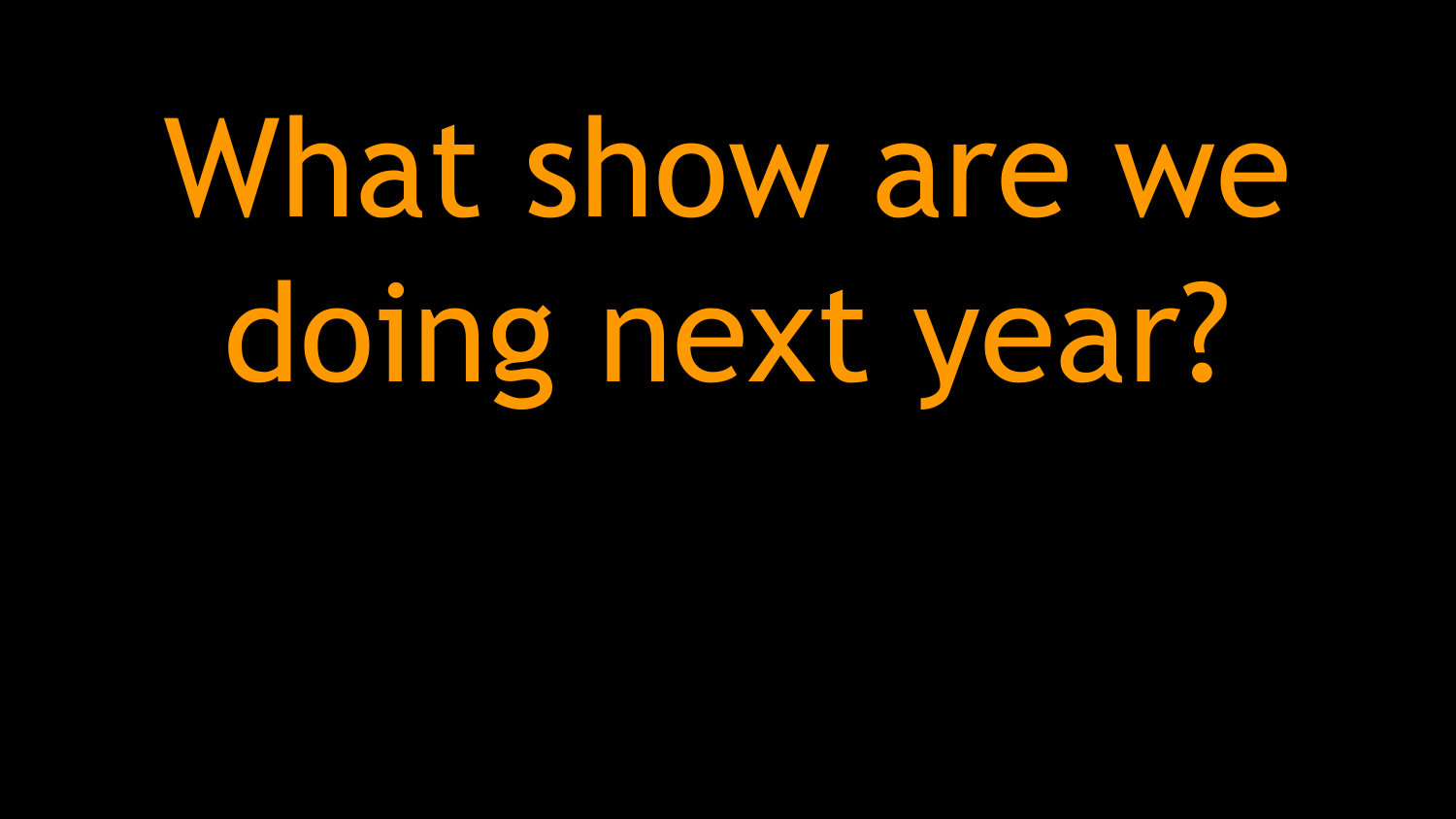Show ideas were presented to students through email and they voted. We tallied up the votes and the show next year is....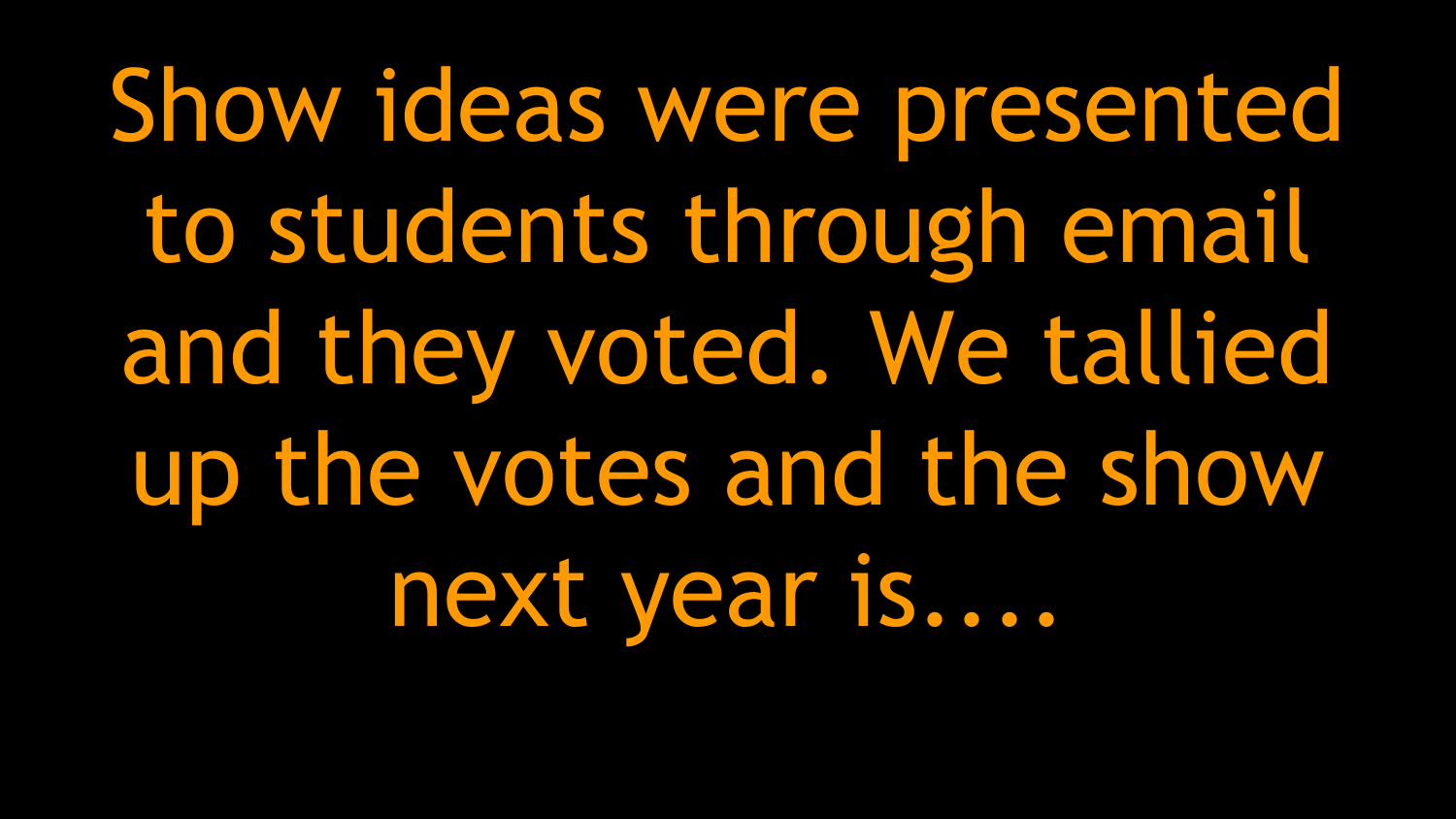

Explore the senses and stimulate the mind through color, depth and texture.

- 1. Vapor
- 2. Liquid
- 3. Solid

© 2014 GPG Publications. All Rights Reserved.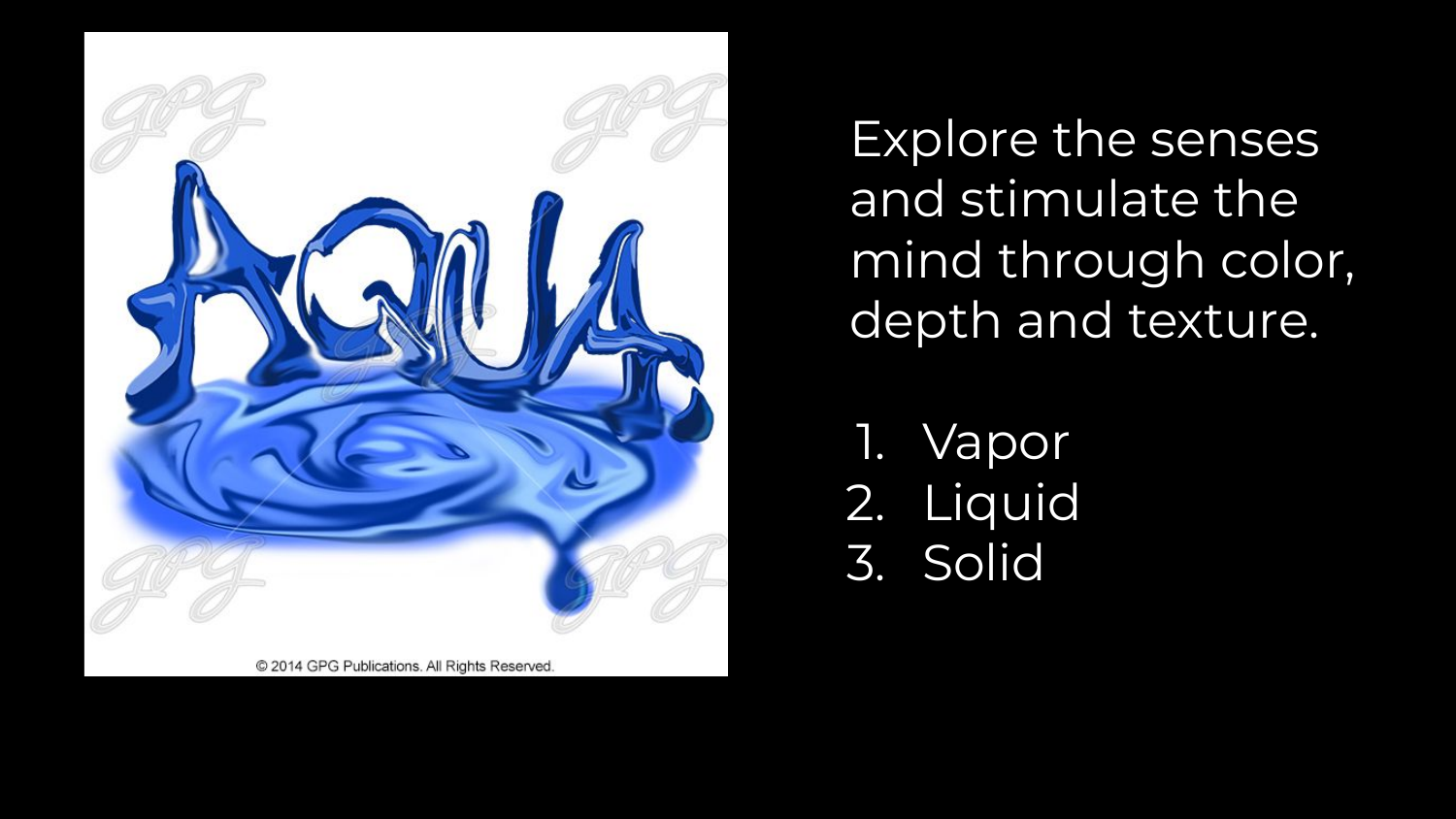#### So what's next?

- Fill out the summer information sheet so we have correct contact information for you and leave it on the table before you leave.
- A calendar was available as you walked in tonight and will be uploaded to the Google calendar and as a hard copy on the website soon.
- To be turned in by Friday, May 27th:
	- Commitment contract
	- Merchandise form
		- Money will be due by the 1st day of band camp at the latest
		- We're looking for a merchandise chair who would be willing to work with vendors for spirit wear. If interested, please contact us.
	- Medical form